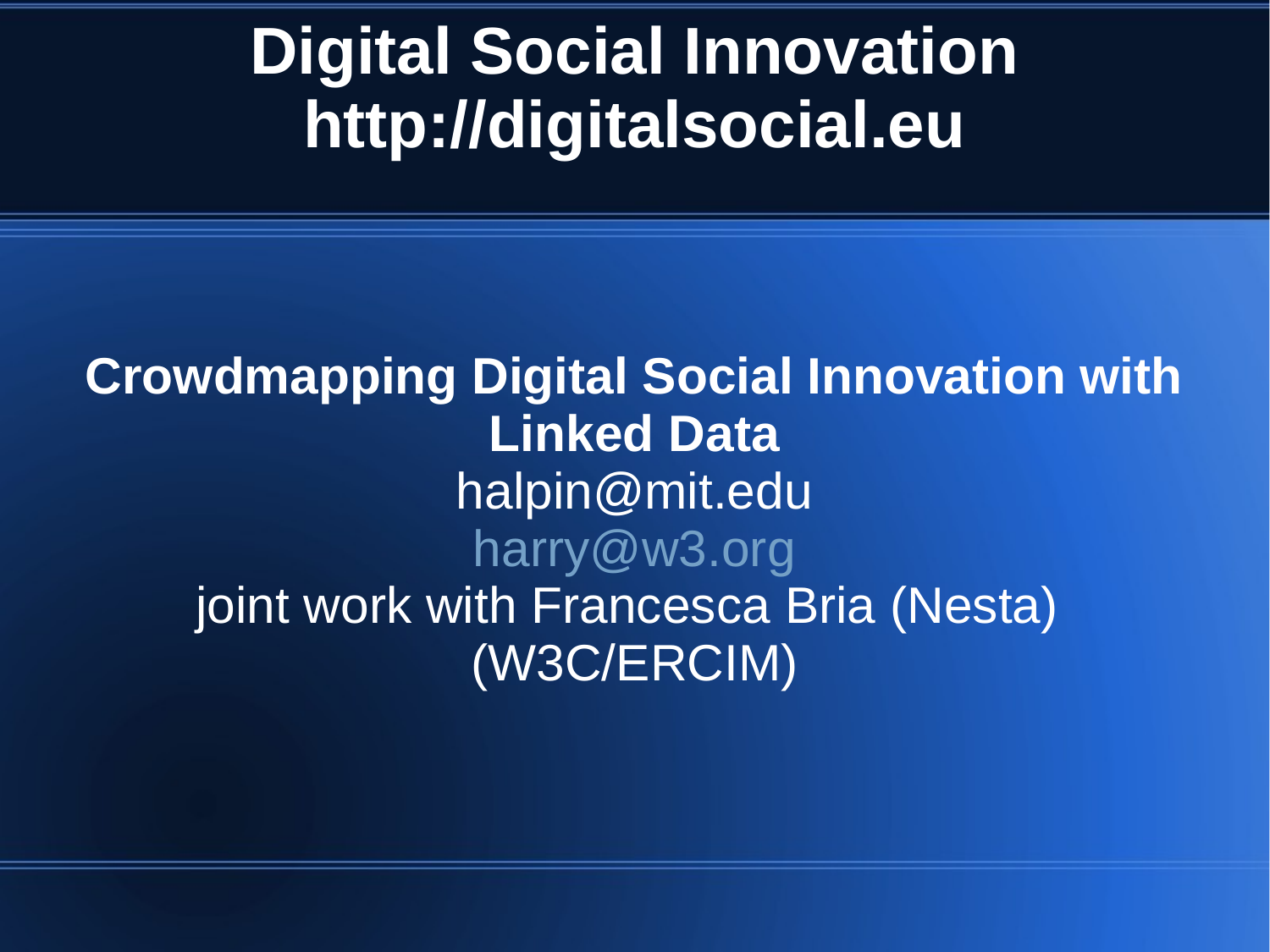#### **How can Europe tackle the crisis?**

**Thesis :** New forms of bottom-up, grassroots collective organization can be lead actors in helping tackle the crisis.

**European Commission** contracted Nesta, IRI, Waag Society, and ESADE to create a study of **digital social innovation** and **discover new actors** for future funding and support.

Created an open data repository and crowd-sourced map to complete the study.

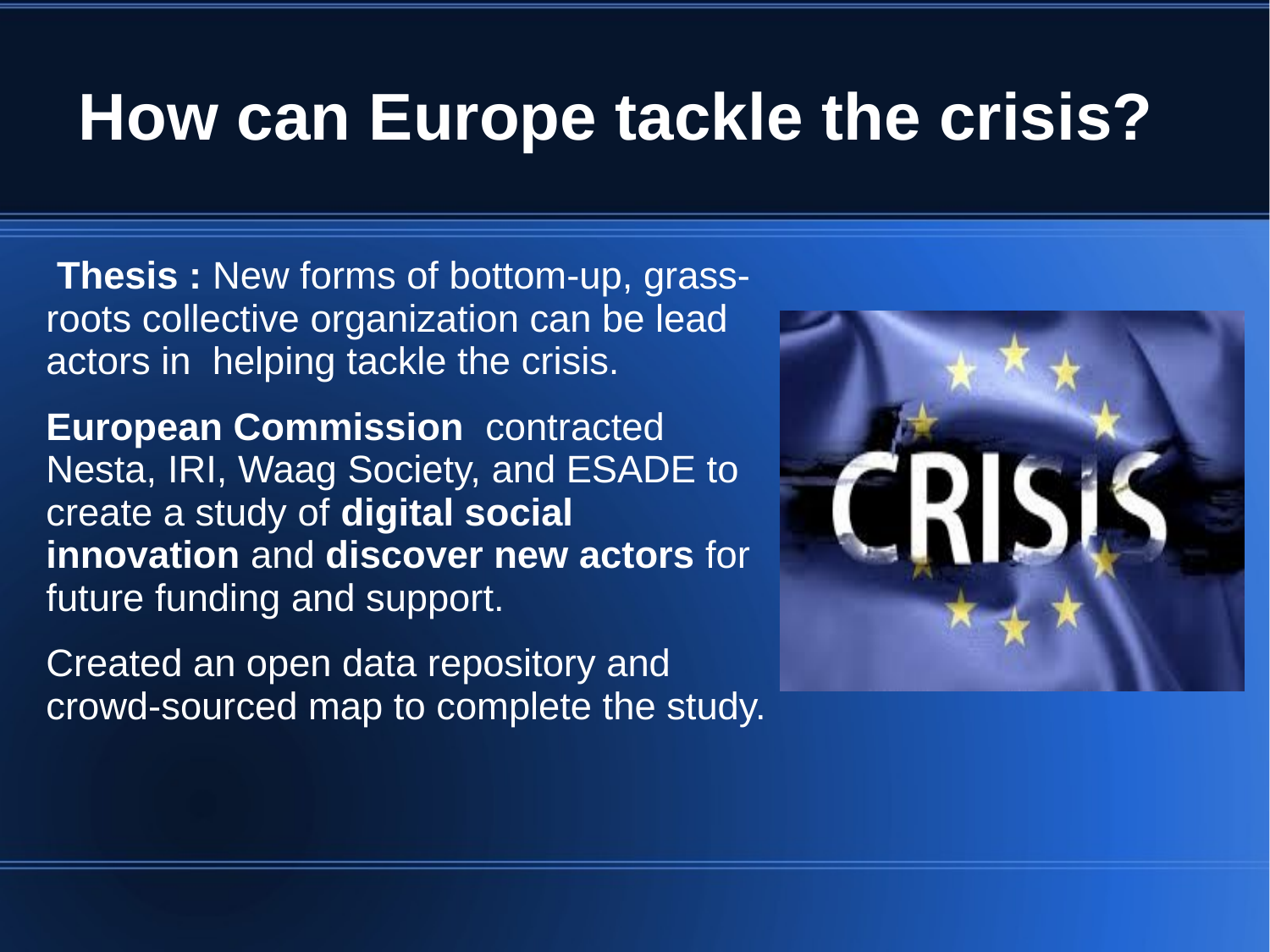#### **What is Digital Social Innovation?**



Digital Social Innovation (DSI) as "a type of social and collaborative innovation in which innovators, users and communities collaborate using digital technologies to co-create knowledge and solutions for a wide range of social needs and at a scale and speed that was unimaginable before the rise of the Internet."

**Examples :** hackerspaces, fablabs, community wifi networks …

See European Commission Call : **SMART 2012/0049**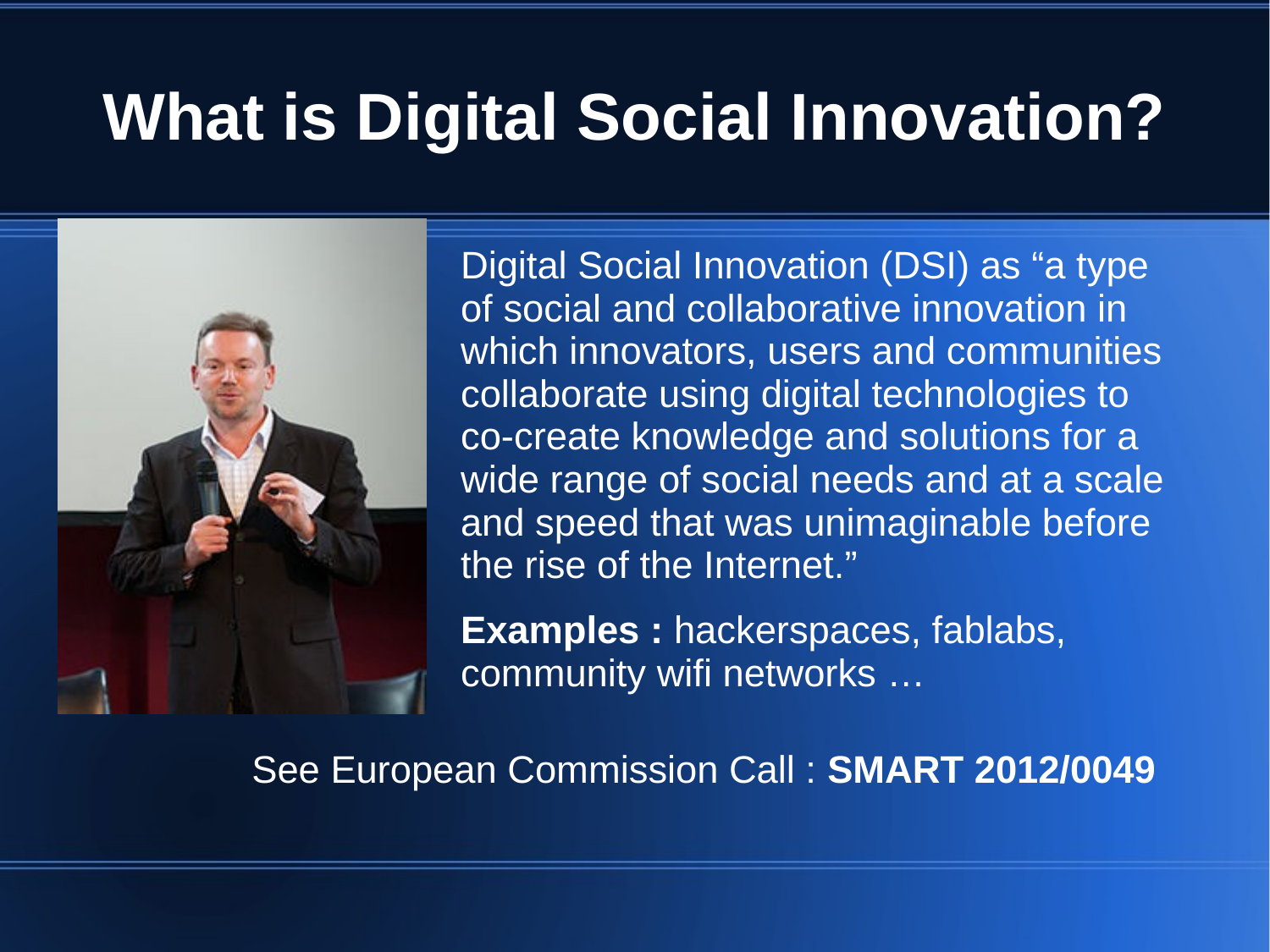# **Breaking down DSI**

- **Innovation:** *any (possibly disruptive) change to the process of production, consumption, or distribution of commodities necessary for the social reproduction of society.* Not linear 'lab' to market, but a complex, dynamic, and interdependent process involving 'bottom-up' Webbased communities.
- **Social:** Change to social institutions (governments, citizen groups, etc.)
- **Digital:** Scales via use of digital technologies,

in particular the Web.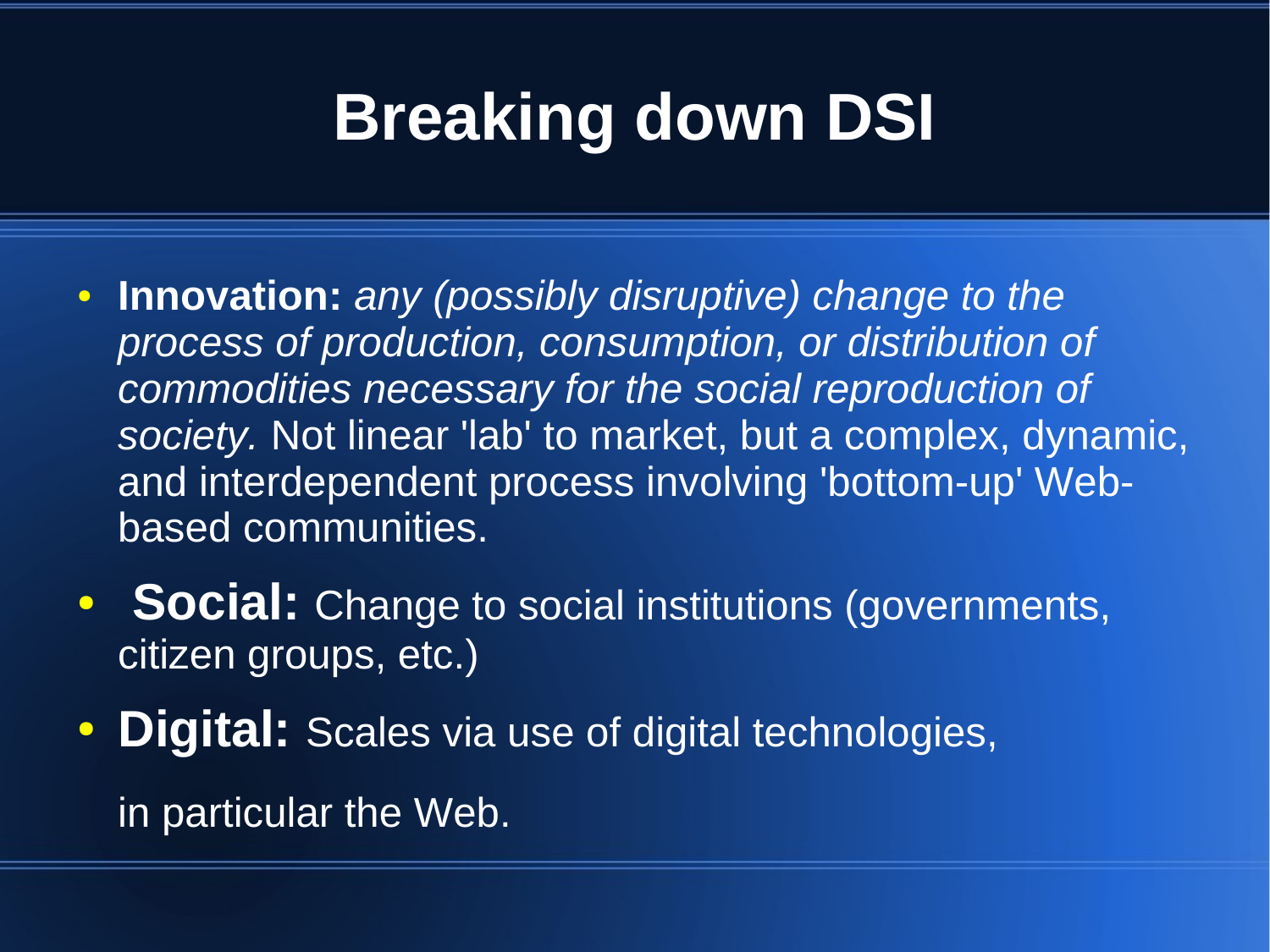# **Domains of DSI**

- ● **New Ways of Sensing**
- **Collaborative Economy**
- **Open Access**
- **Open Democracy**
- **Funding and Incubation**
- **Awareness Networks**

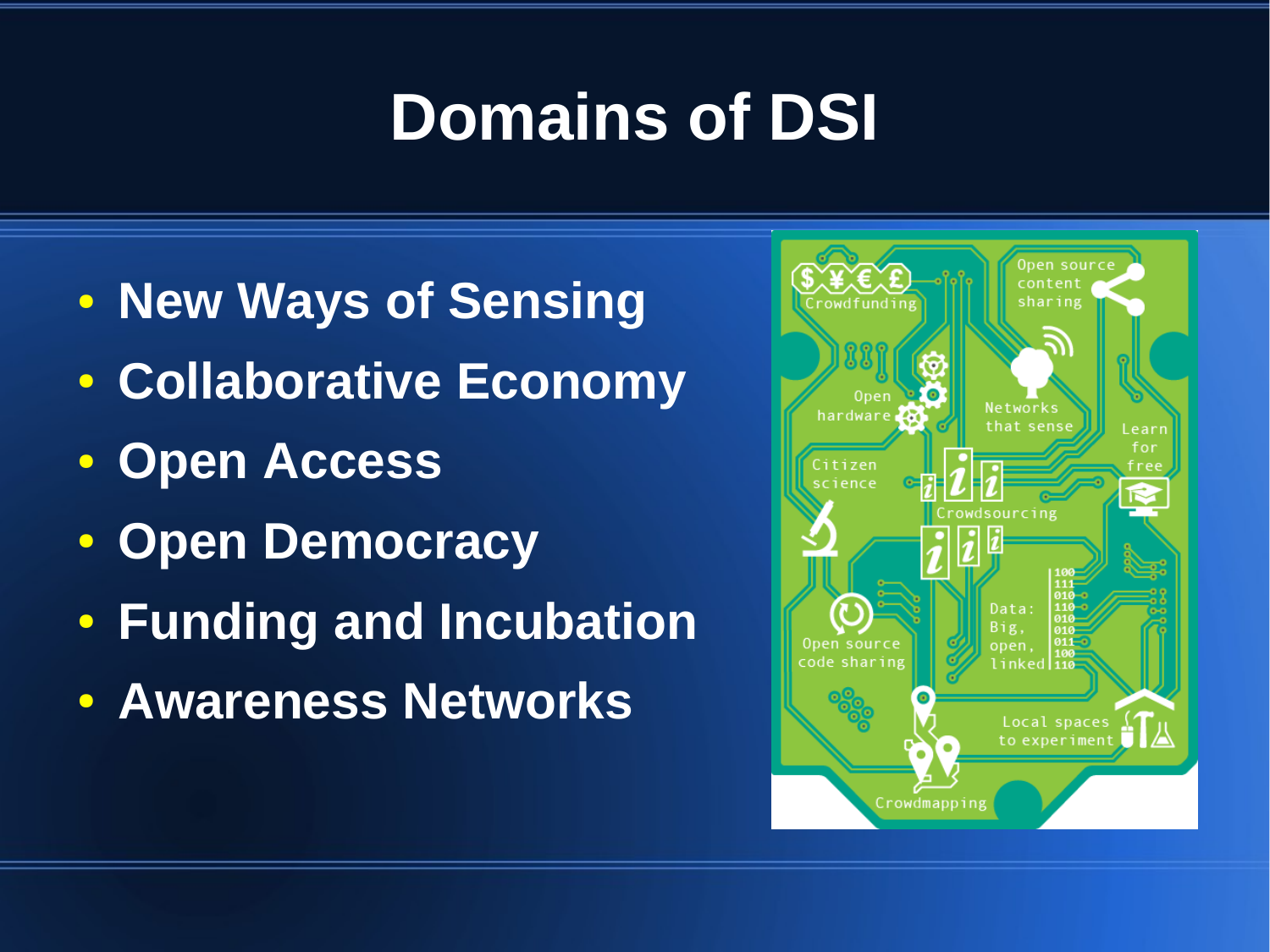# **Crowdmapping DSI**

Began in October 2013 with an initial set (transformed into RDF) of **32** case studies.

**581** organizations by **August 2014.**

**January 2015** : **967**  organizations and **609** colloborative activites.

**http://digitalsocial.eu**

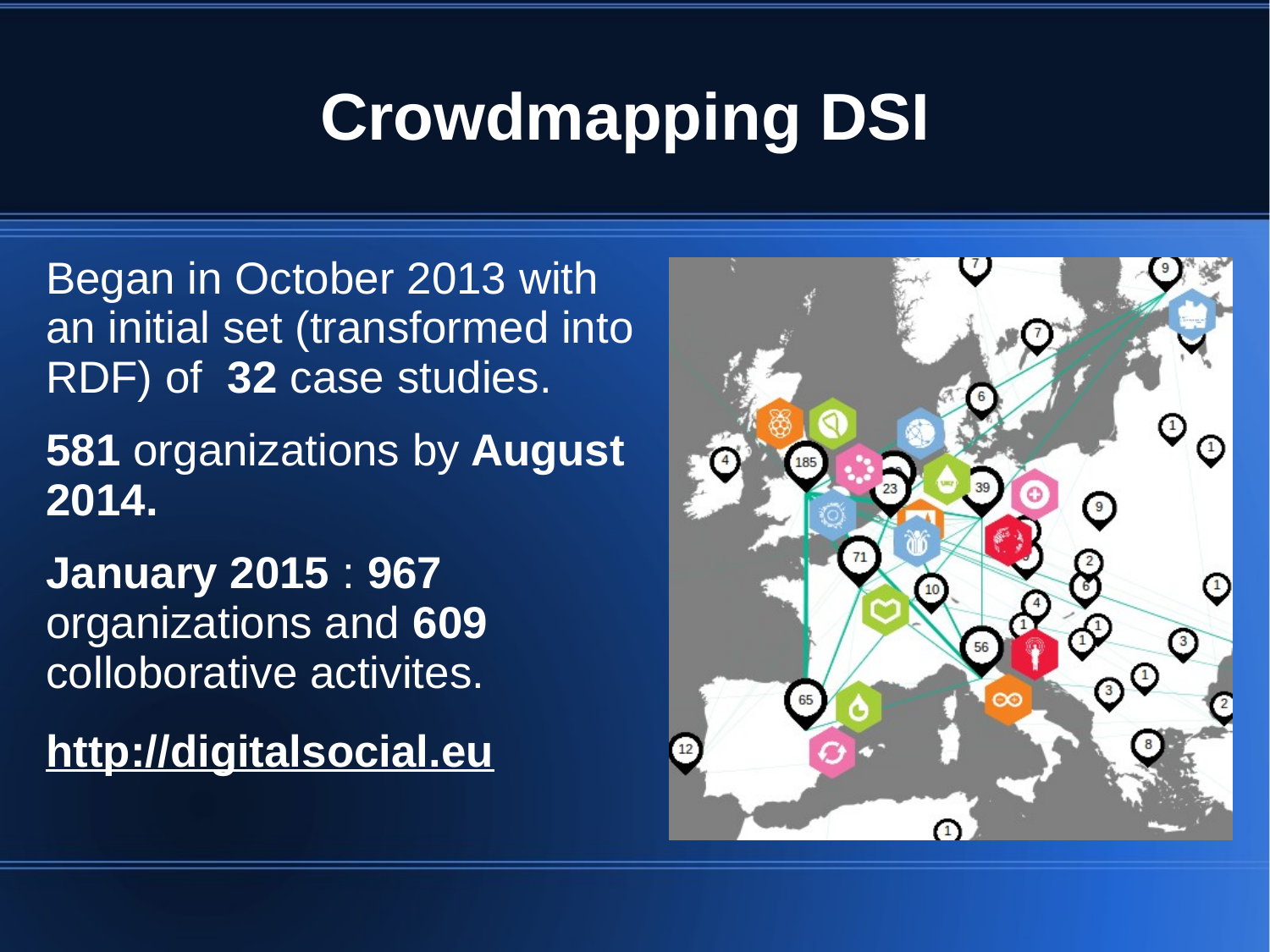# **Did Linked Data Help?**

#### **Yes !**

- Allowed us to merge data from Waag, Nesta, etc.
- Naturally fit graph network.
- Helped with data analysis.
- **Not really (or just "No")**
- Really slow
- Not enough developers
- Hard for UX people

![](_page_6_Picture_9.jpeg)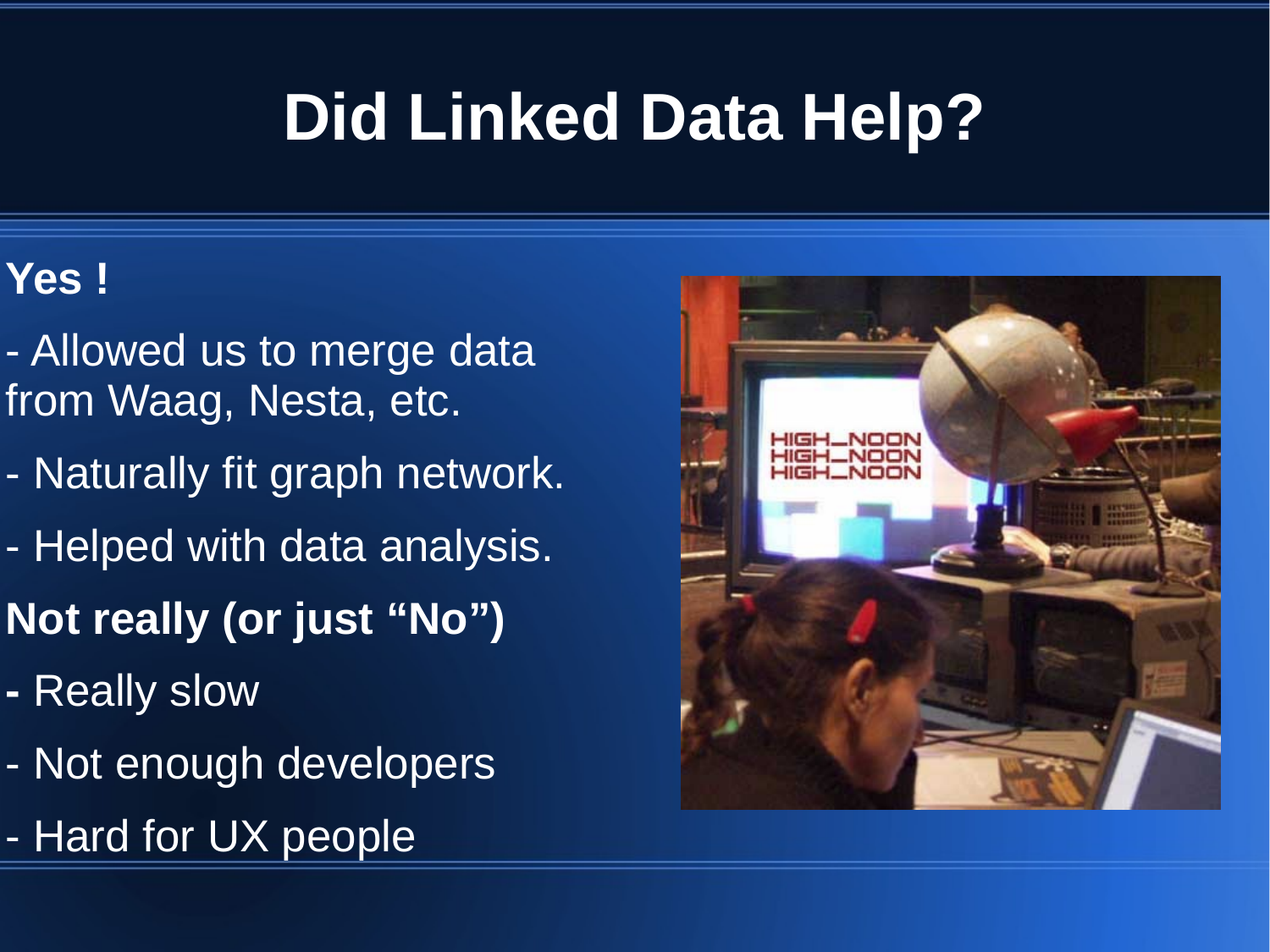### **Linked Data Features**

#### ● **Social Innovation Ontology**

**<http://data.digitalsocial.eu/data/organizations-and-activities>**

- Entire Data-Set is available as **Linked Data**: **<http://data.digitalsocial.eu/>**
- **SPARQL endpoint:<http://data.digitalsocial.eu/sparql>**

| Subject<br><b>OpenDataCommunities</b><br><b>Type: Activity</b> |                                                                                                                          |
|----------------------------------------------------------------|--------------------------------------------------------------------------------------------------------------------------|
| Predicate                                                      | Object                                                                                                                   |
| technology focus                                               | Open Data                                                                                                                |
| <b>Description</b>                                             | Linked Open Data for the UK Department of Communities and<br><b>Local Government.</b>                                    |
| area of society                                                | neighbourhood regeneration<br>education and skills<br>work and employment<br>finance and economy<br>health and wellbeing |
| page                                                           | http://opendatacommunities.org                                                                                           |
| technology method                                              | open data<br>open source                                                                                                 |
| time                                                           | http://data.digitalsocial.eu/id/timeline-interval/6b05d0df-                                                              |

| Ontology http://xmins.com/foat/0.1/                                                                        |  |
|------------------------------------------------------------------------------------------------------------|--|
| <b>Ontology</b> The RDF Schema vocabulary (RDFS)                                                           |  |
| Ontology<br>An ontology of terms for describing Digital So<br>cial Innovation organizations and activities |  |
| Ontology The data cube vocabulary                                                                          |  |
| <b>Concept Scheme</b> Full-Time-Equivalent Ranges                                                          |  |
| <b>Concept Scheme</b> Organisation Types                                                                   |  |
| <b>Concept Scheme</b> Activity Types                                                                       |  |
| <b>Concept Scheme</b> Areas Of Society                                                                     |  |
| <b>Concept Scheme</b> Activity Technology Focuses                                                          |  |
| <b>Concept Scheme</b><br><b>Activity Technology Methods</b>                                                |  |
| Concept Scheme                                                                                             |  |
| <b>Areas Of Digital Social Innovation</b>                                                                  |  |
| <b>Concept Scheme</b> Activity Roles                                                                       |  |
|                                                                                                            |  |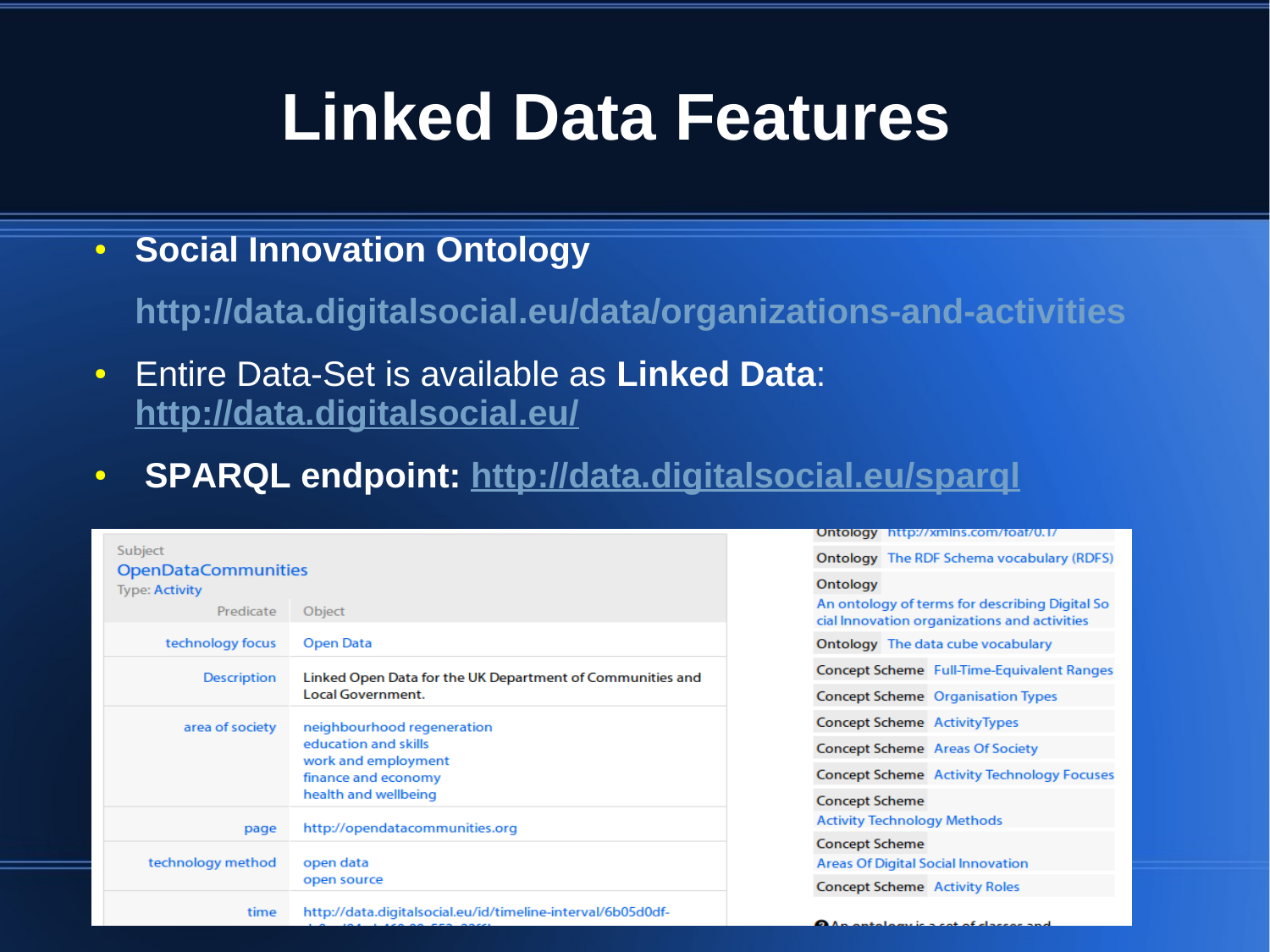# **Network Analysis of DSI**

• The success of DSI is located in the social structure of the larger network of social innovation. ● .

#### • Looking for **scale** is looking for a power-law.

![](_page_8_Picture_3.jpeg)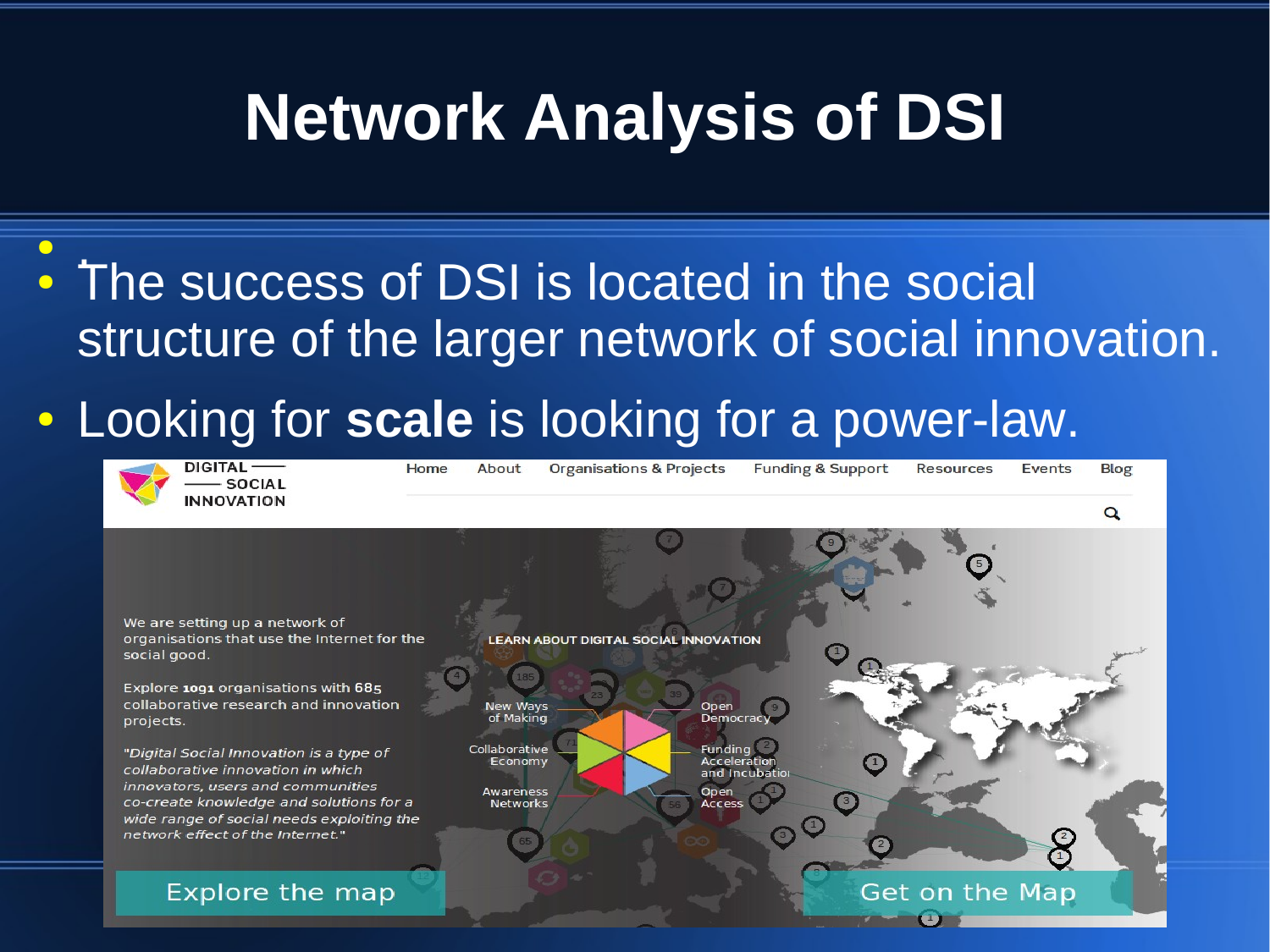# **What is distribution of social innovation throughout Europe?**

- There are 243 organizations with connections to other organizations (26%).
- The average number of connections per
- Mostly disconnected!

![](_page_9_Picture_4.jpeg)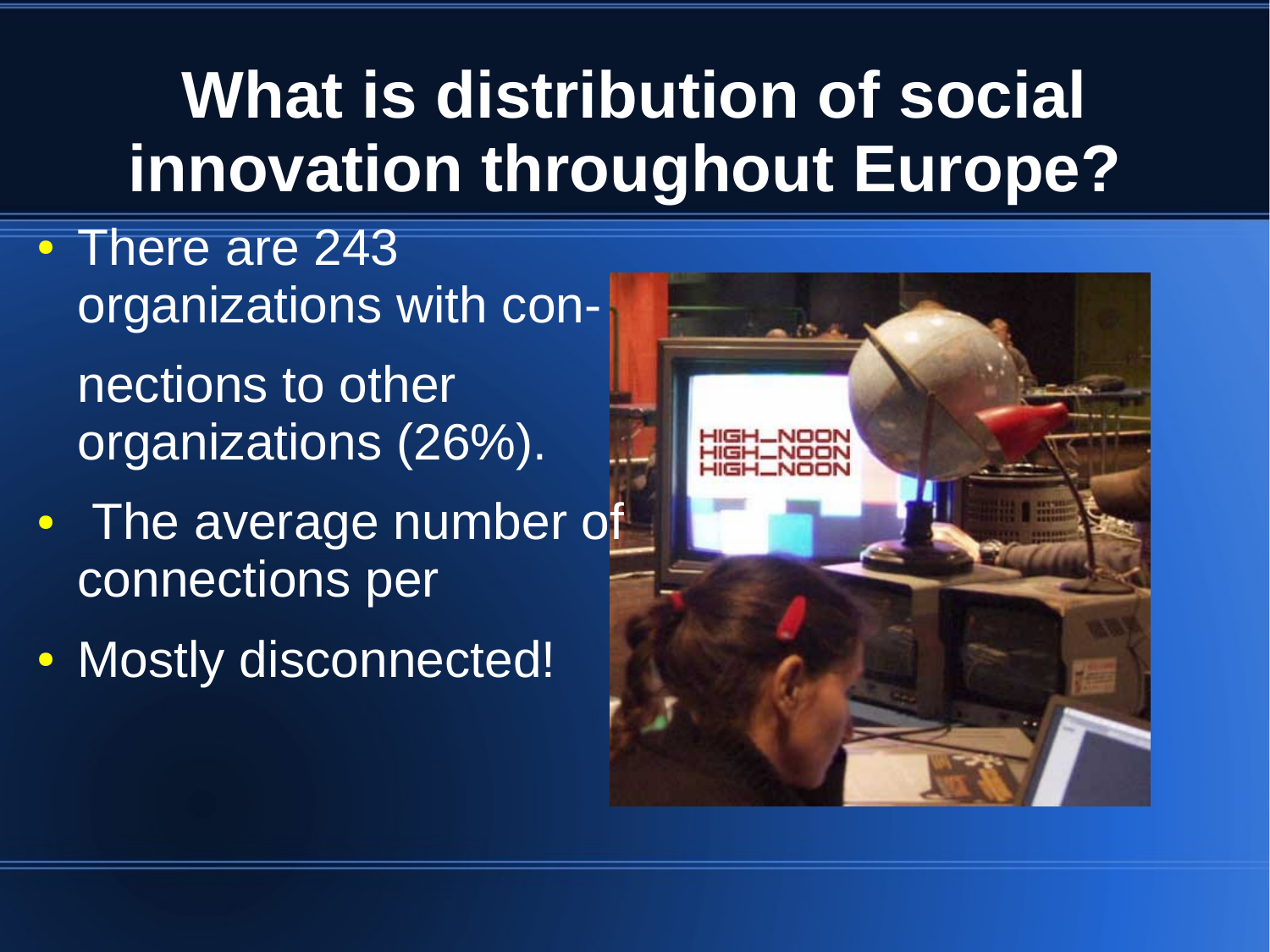# **What communities of social innovation exist in Europe?**

- Clustering Coefficient: Number of Triangles/Number of **Triplets**
- The global clustering coefficient of the DSI network is 0.875 with undirected links.
- Modularity is .65

![](_page_10_Picture_4.jpeg)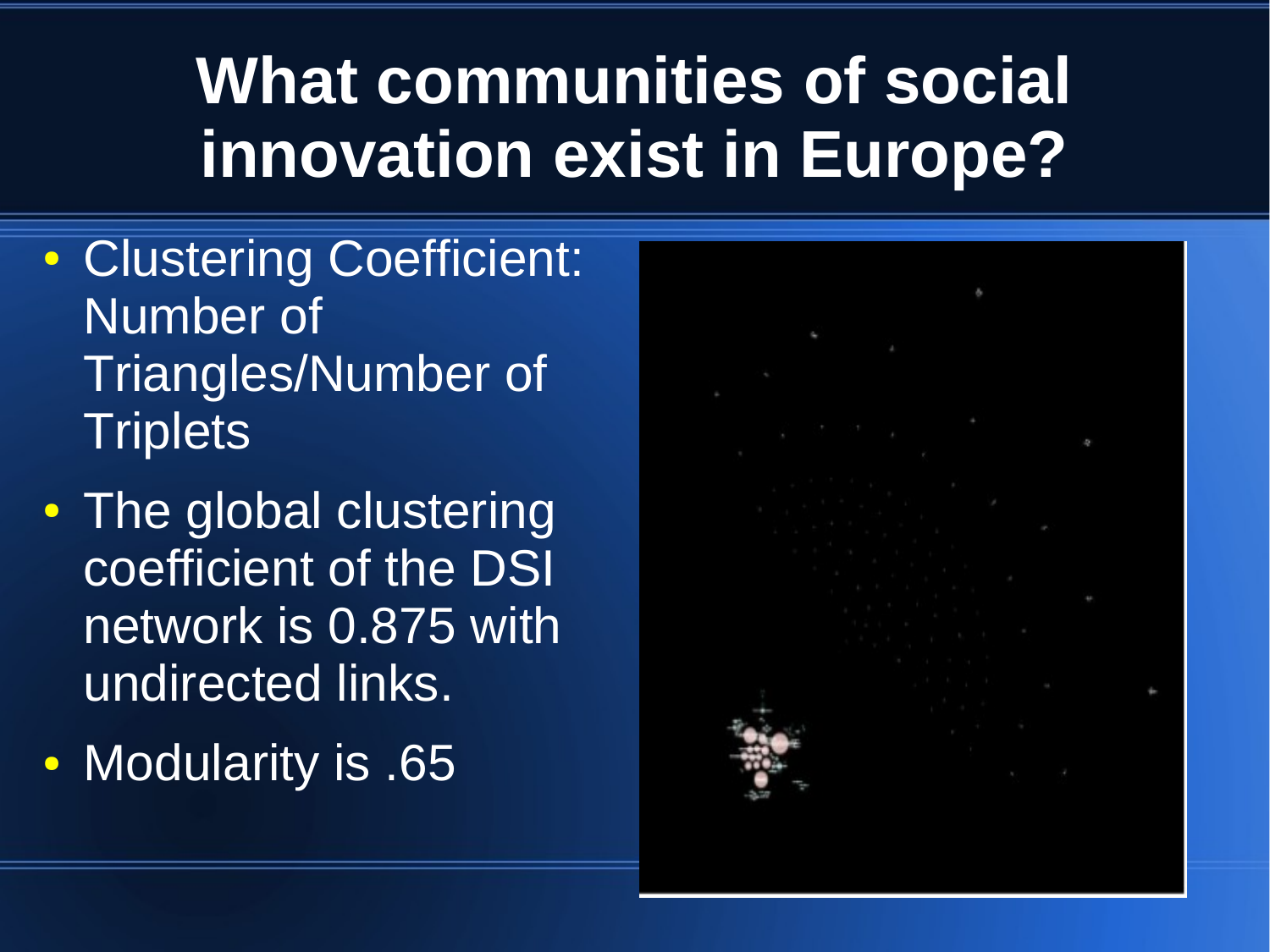# **Which organizations bridge the various communities?**

- It also calculated the total network diameter of 7 and average path of 2.75.
- Only five organizations have over .6 eigencentrality
- Institute of Network Cultures, giDROPSzw, Elva Community Engagement, Arduino, and Fing.

![](_page_11_Figure_4.jpeg)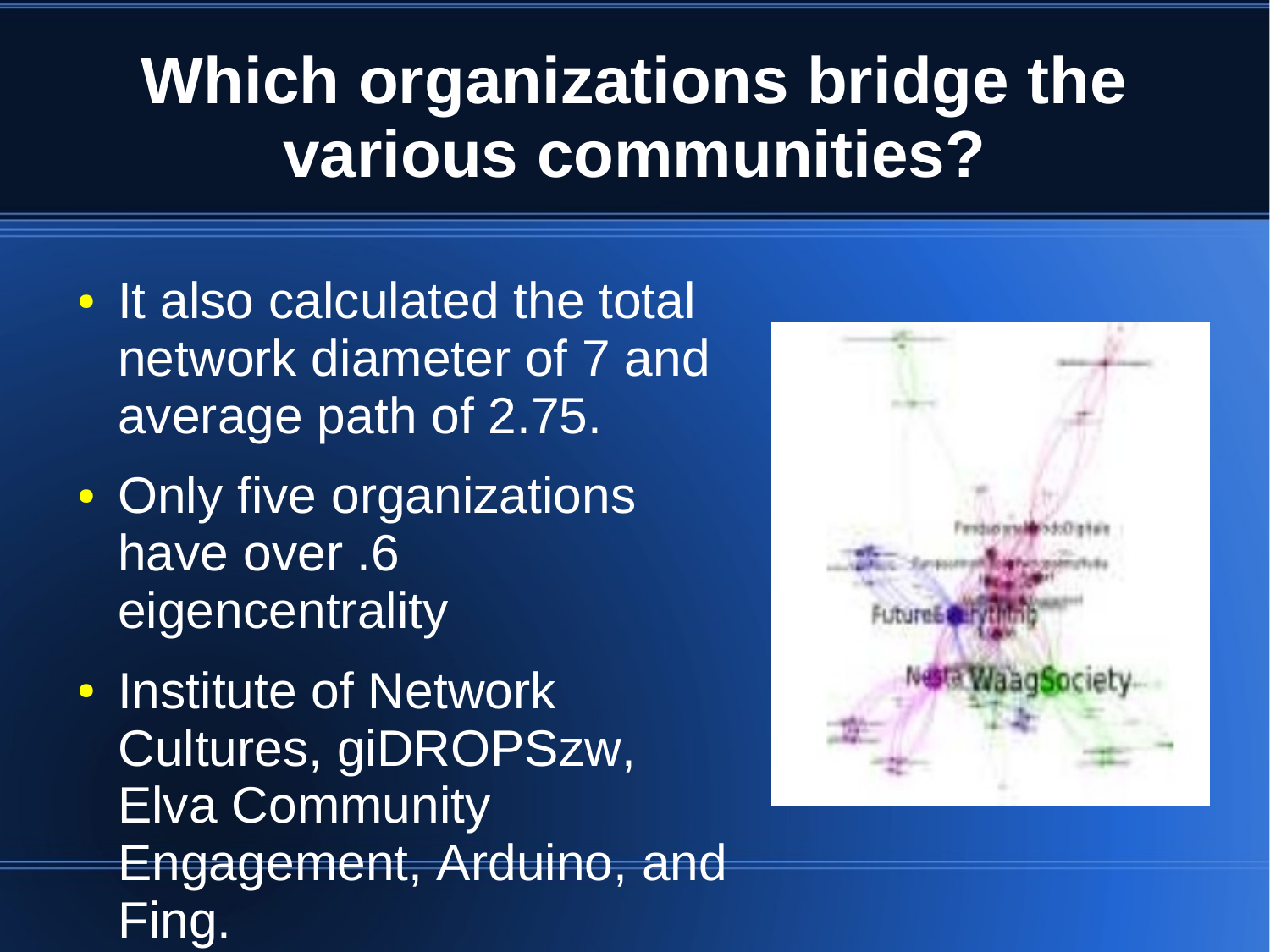# **What are the conditions for scaling DSI in Europe?**

- Not really a power-law, a truncated power-law
- Used Clauset's powerlaw method
- $\bullet$   $x = 3$  with and an  $\alpha$  of 3.13
- The long tail doesn't exist!

![](_page_12_Figure_5.jpeg)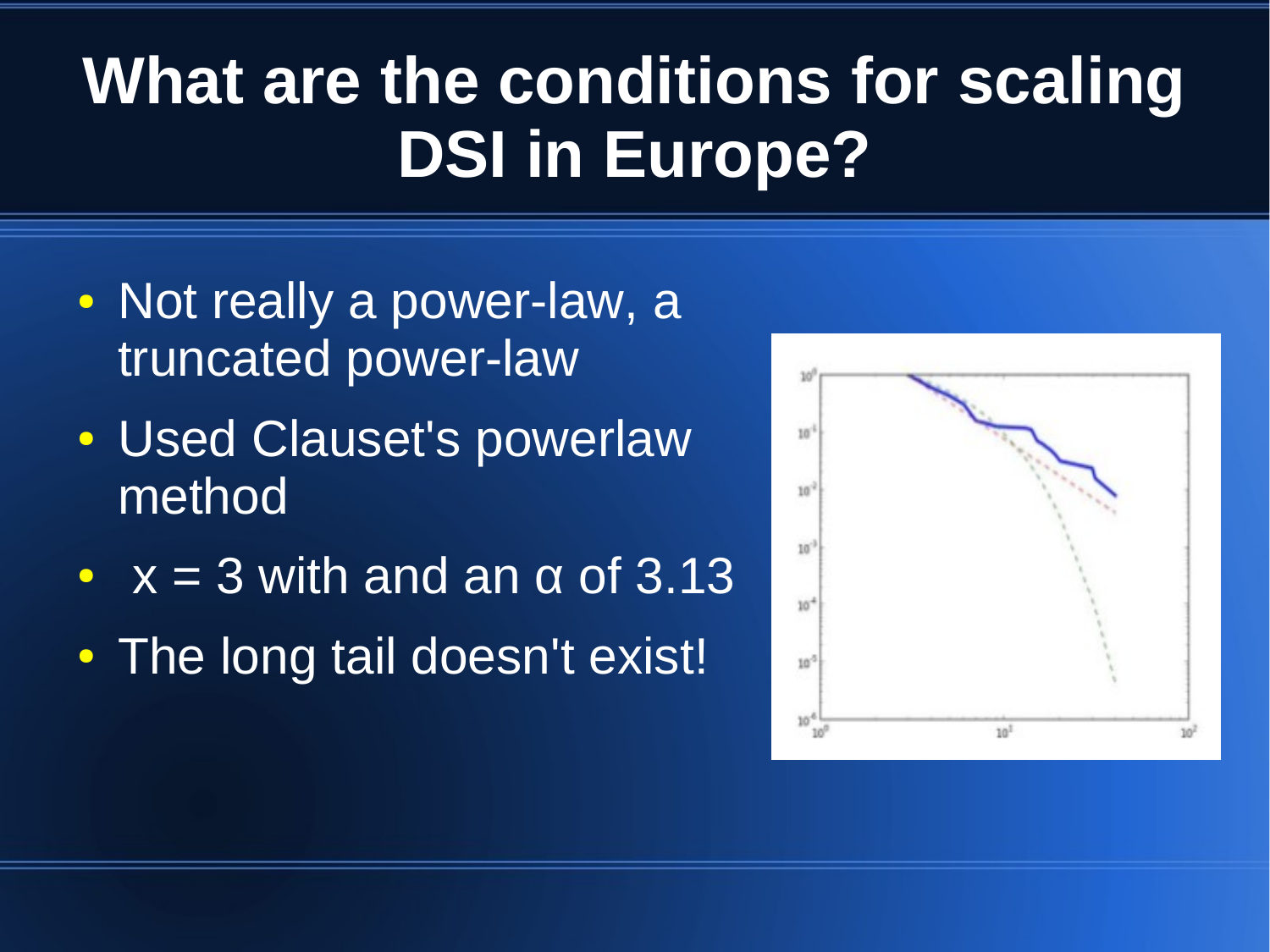# **Data-Driven Policy Recommendations**

- Existing DSI networks are heavily centralized around funders (Nesta in UK, etc.) but there is a huge amount of disconnected actors. **Focus on networking**.
- Lots of success in Open Data and presering network neutrality.
- Open Knowledge needs help focus on European copyright reform. 11,000+ comments
- Public Procurement of Innovative Solutions (January 2014)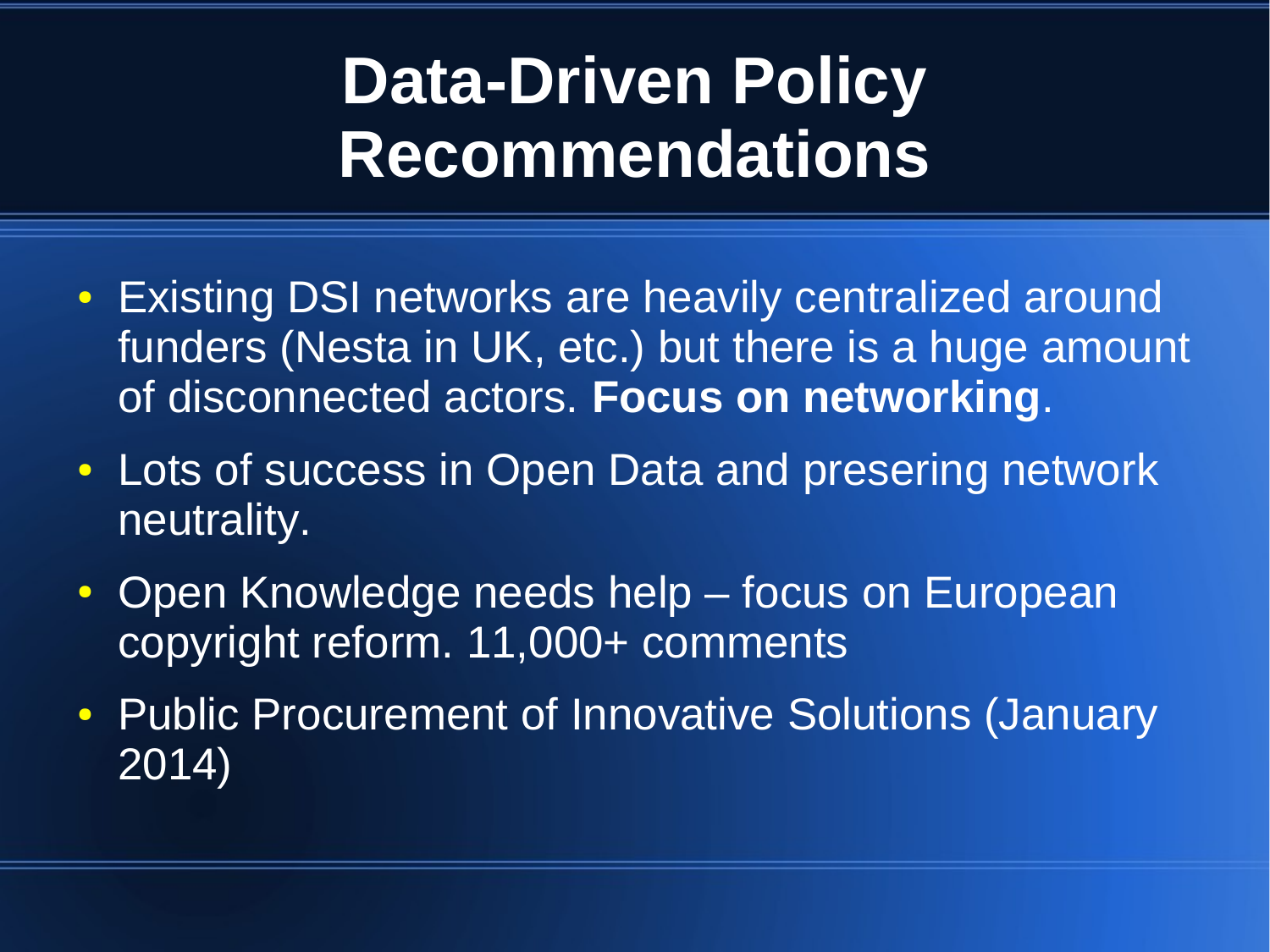## **European Commission Funding**

- Currently it is too difficult for small organizations and hackers to apply for European Commission support (80 page proposals!)
- Lightweight small projects and crowd-funding approaches are needed!
- See European Social Innovation Challenge: http://socialinnovationcompetition.eu

![](_page_14_Picture_4.jpeg)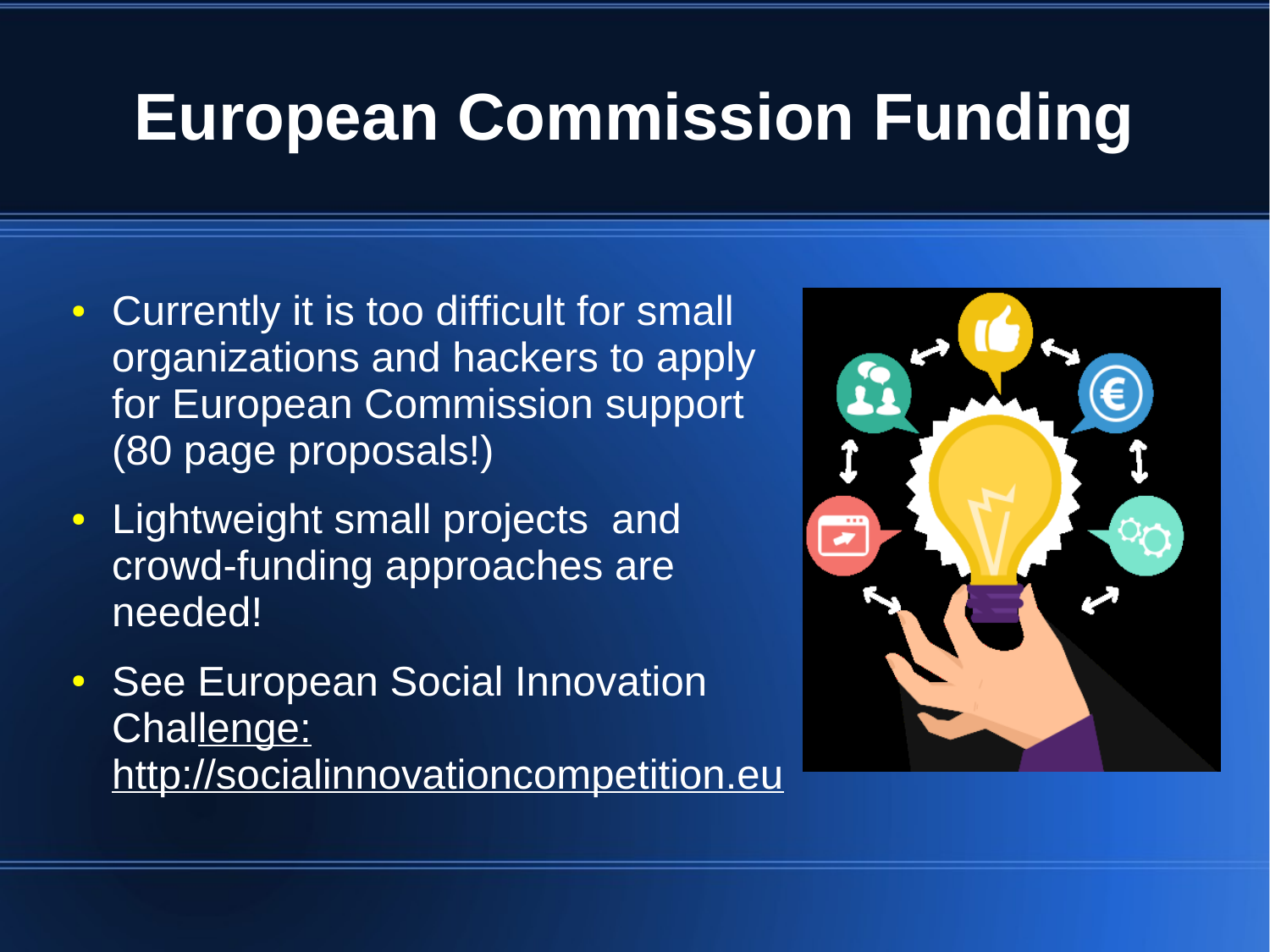### **The "Magna Carta" for the Web**

If the Web is the source of innovation, then our rights should be extended to the **common** infrastructure.

- Crowdsource basic rights from the Web from users themselves.
- [http://webwewant.org](http://webwewant.org/)

![](_page_15_Picture_4.jpeg)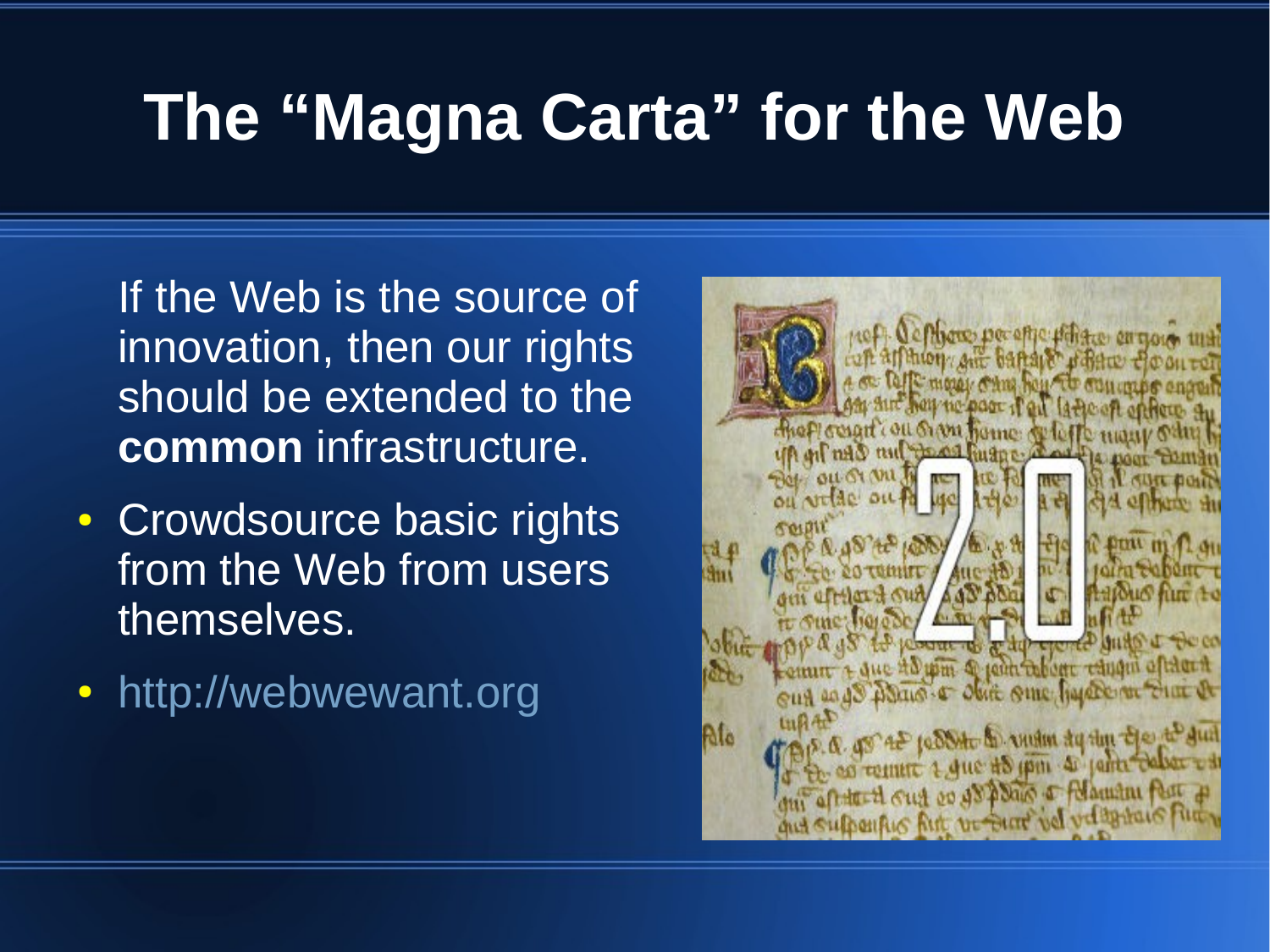### **Next Steps**

● **Collective Awareness Platforms :**

https://ec.europa.eu/dgs/connect/en/content/colle

- **CHEST** (crowd-funding) **: [http://netfutures2015.eu](http://netfutures2015.eu/)**
- **D-CENT project: [http://dcentproject.eu](http://dcentproject.eu/)**
- **The DSI final report: <http://content.digitalsocial.eu/>**

![](_page_16_Picture_6.jpeg)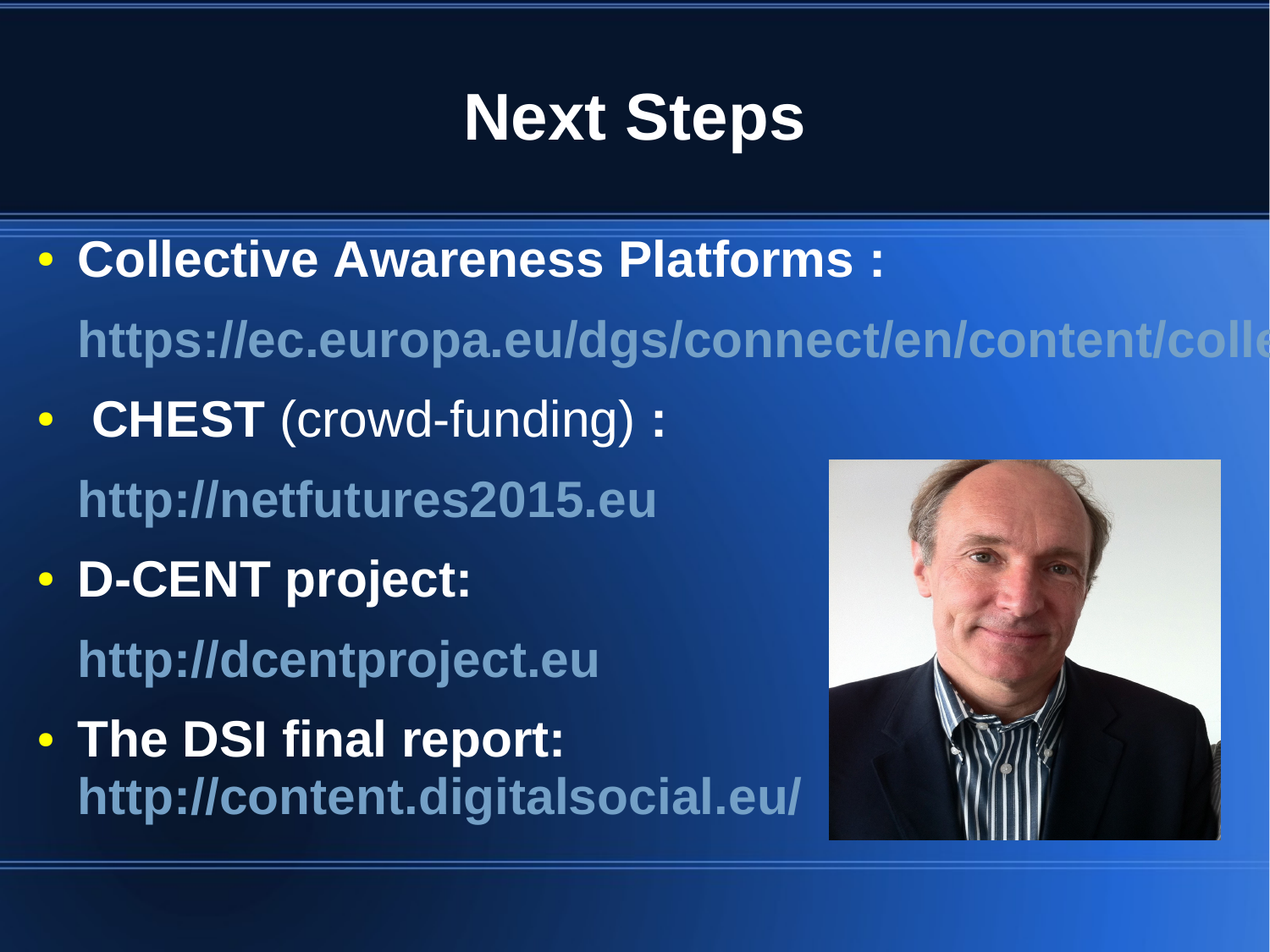#### **Conclusions**

- We combined traditional sources of data with survey-collected data in order to create a crowd-mapped around DSI with digitalsocial.eu. Could be repeated **for other new domains**.
- The **network analysis** combined with **visualizations** made the data-set comprehensible for **policy-makers.**
- What if more policy-decisions were based on **open data** and **empirical analysis**?